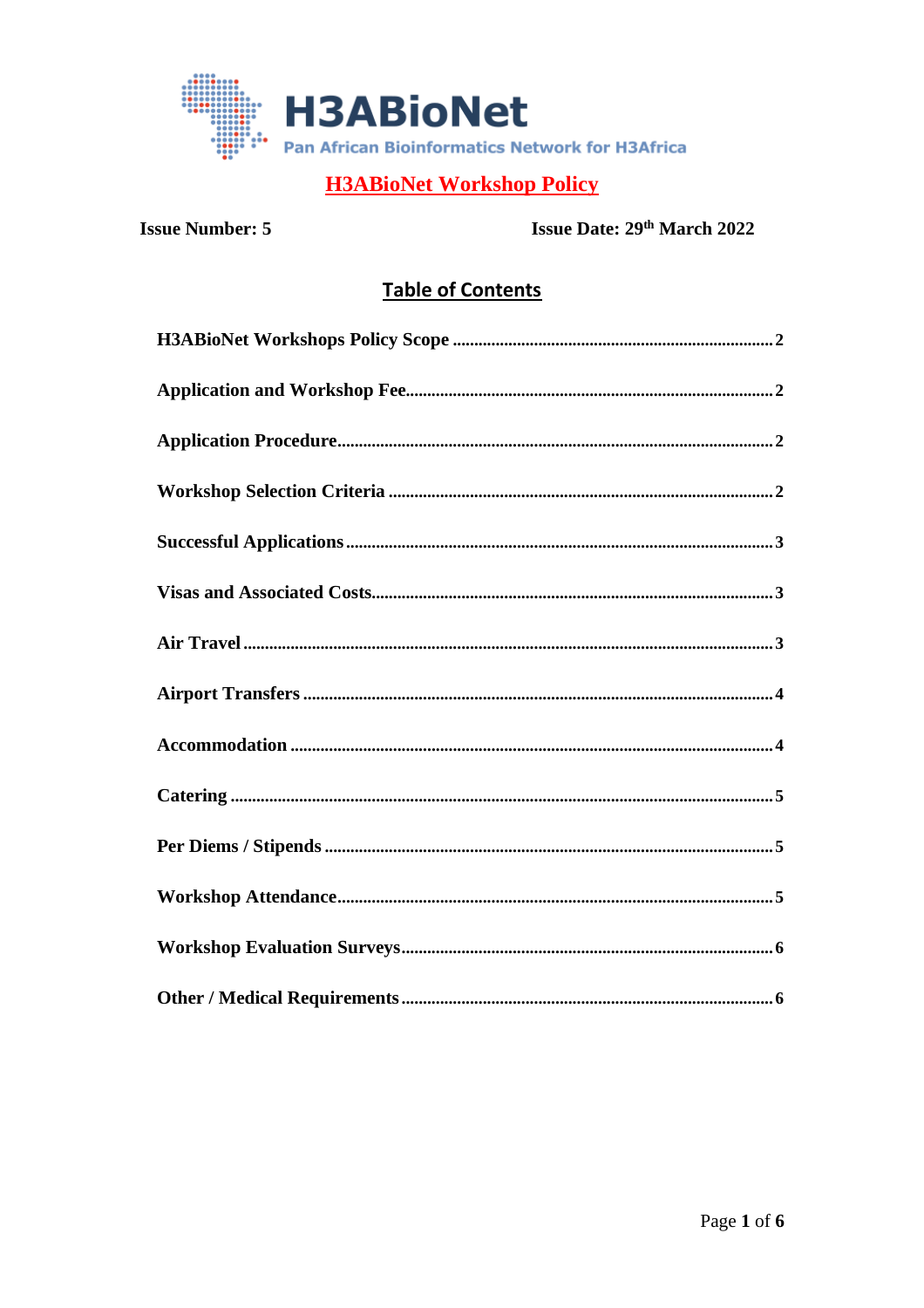

#### <span id="page-1-0"></span>**H3ABioNet Workshops Policy Scope**

H3ABioNet will be hosting a series of workshops annually based on requirements of H3Africa projects and H3ABioNet personnel. The workshops are designed to establish and rapidly develop bioinformatics capacity that will equip workshop participants to undertake the significant informatics challenges they will face with H3ABioNet and H3Africa projects.

The scope of the H3ABioNet workshop policy is to define the guidelines to be adhered to when an H3ABioNet workshop is hosted, and to provide information as to what can be and what should not be expected by workshop attendees and the workshop organizers.

#### <span id="page-1-1"></span>**Application and Workshop Fee**

Currently there are no application fees or workshop attendance fees to be paid when applying for or upon successful selection for and attendance at an H3ABioNet workshop.

#### <span id="page-1-2"></span>**Application Procedure**

A workshop application call will be placed on the general H3ABioNet consortium wide mailing list with links to online application forms placed on the H3ABioNet website. The duration for which a given H3ABioNet workshop will accept applications from the period of the initial workshop call should be at least 2 weeks.

Each application by a potential candidate must be accompanied by a motivational letter from the candidate's supervisor and a separate motivational letter by the applicant and additional information that is required by the application form.

All H3ABioNet workshop applications must be completed online and incomplete applications will be discarded. Hard copy couriered documents of workshop applications will not be accepted.

#### <span id="page-1-3"></span>**Workshop Selection Criteria**

A selection committee comprising of members from the Management Committee (MC) and external experts, if deemed necessary, will be convened to review completed workshop applications and decide upon the final selection of attendees for a workshop.

The selection of workshop participants will be based on possession of pre-requisite skills determined beforehand for the workshop and will be heavily weighted in favor of individuals who provide a mentoring / teaching role within their Institution in order to propagate the knowledge gained from the H3ABioNet workshops within their Node.

The order of precedence for selecting H3ABioNet workshop attendees will be: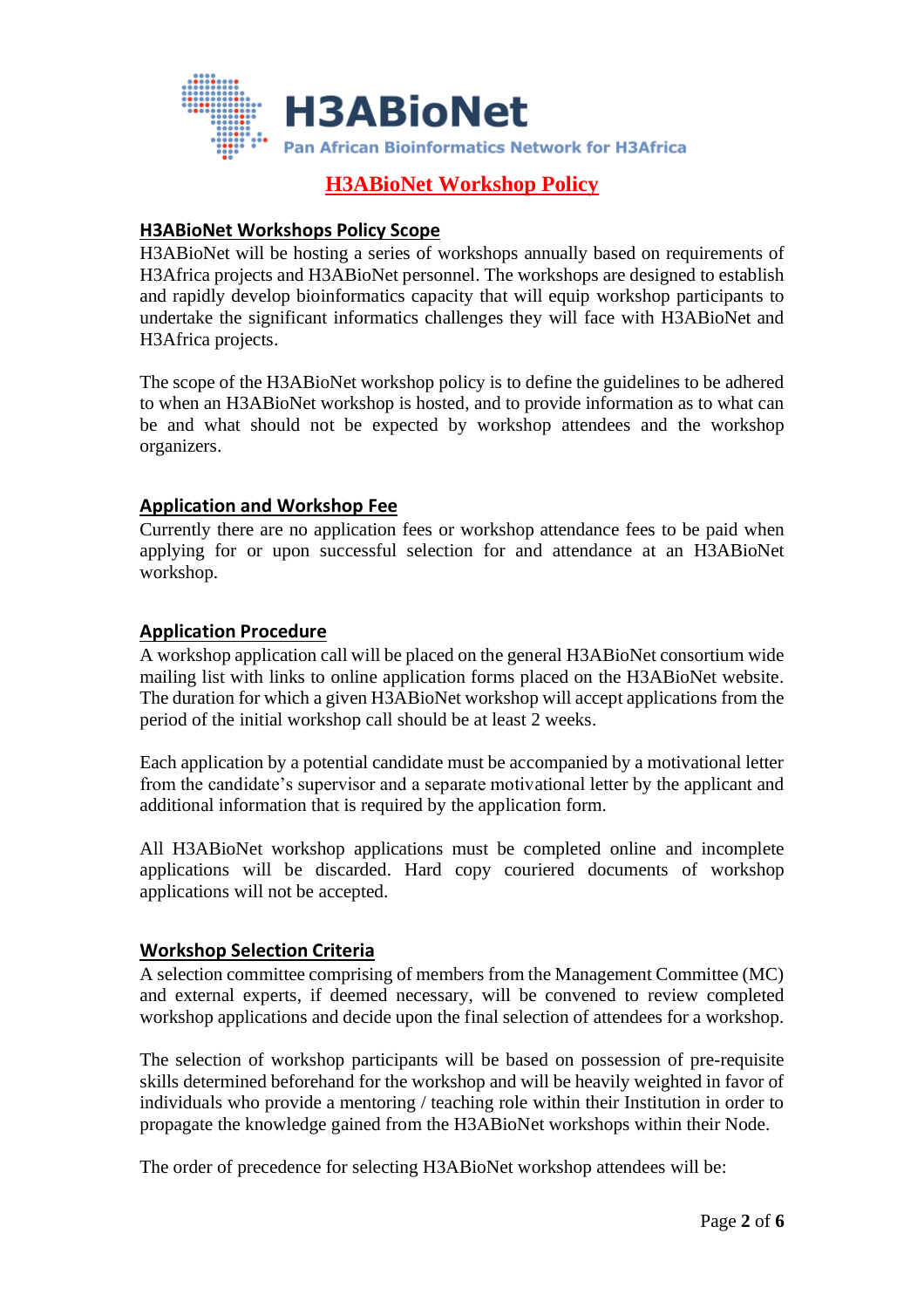

- 1) H3Africa funded project members.
- 2) If possible due to spare capacity, non-H3Africa affiliated personnel.

If demand is too high for H3ABioNet workshops that cover material integral to H3ABioNet and H3Africa projects, only a single member from an H3ABioNet node will be selected to participate in a workshop ensuring even distribution of informatics skills throughout all H3ABioNet Nodes.

#### <span id="page-2-0"></span>**Successful Applications**

#### <span id="page-2-1"></span>**Visas and Associated Costs**

The onus of determining the required visa documentation, procedures, costs and requirements e.g. vaccinations and actual visa application is on the successfully accepted workshop applicant. Accepted workshop applicants should liaise with the relevant Embassy / Consulate of the country hosting the workshop located in the applicant's country of residence to obtain the relevant requirements and submit their visa application. Workshop Attendees and their relevant Institutions are responsible for covering the costs of visa applications, vaccinations and any other relevant requirements for the issuance of a visa.

The Node hosting the H3ABioNet workshop will undertake to provide support letters of invitation to the successful applicants to be used to support their visa applications. At this point, no airline ticket bookings will be made until one is in possession of a valid visa although, if required for the successful application of a visa, travel itineraries can be arranged upon completion and return of the H3ABioNet Air ticket booking form.

Please note that acceptance to an H3ABioNet workshop is non–transferable between members within an Institute or a project. Do not apply for an H3ABioNet workshop if you will not be able to attend it.

#### <span id="page-2-2"></span>**Air Travel**

H3ABioNet will provide a valid, non-refundable economy class return ticket for successful applicants to attend the workshop upon being furnished with an individual passport information page and an itinerary as completed on the H3ABioNet Air ticket booking form. Please note, airline tickets reservations will not be made without a completed H3ABioNet Air ticket booking form.

Air ticket arrival dates will be booked for an individual to arrive within 24 hours before the workshop is due to start and departure dates booked for the day after the workshop ends, or, if possible, the night of the last day of the workshop.

Different departure and arrival dates can be booked upon request if a motivation is provided in the H3ABioNet Air ticket booking form well in advance. The accommodation and catering costs of the extra dates, transfers and stop overs during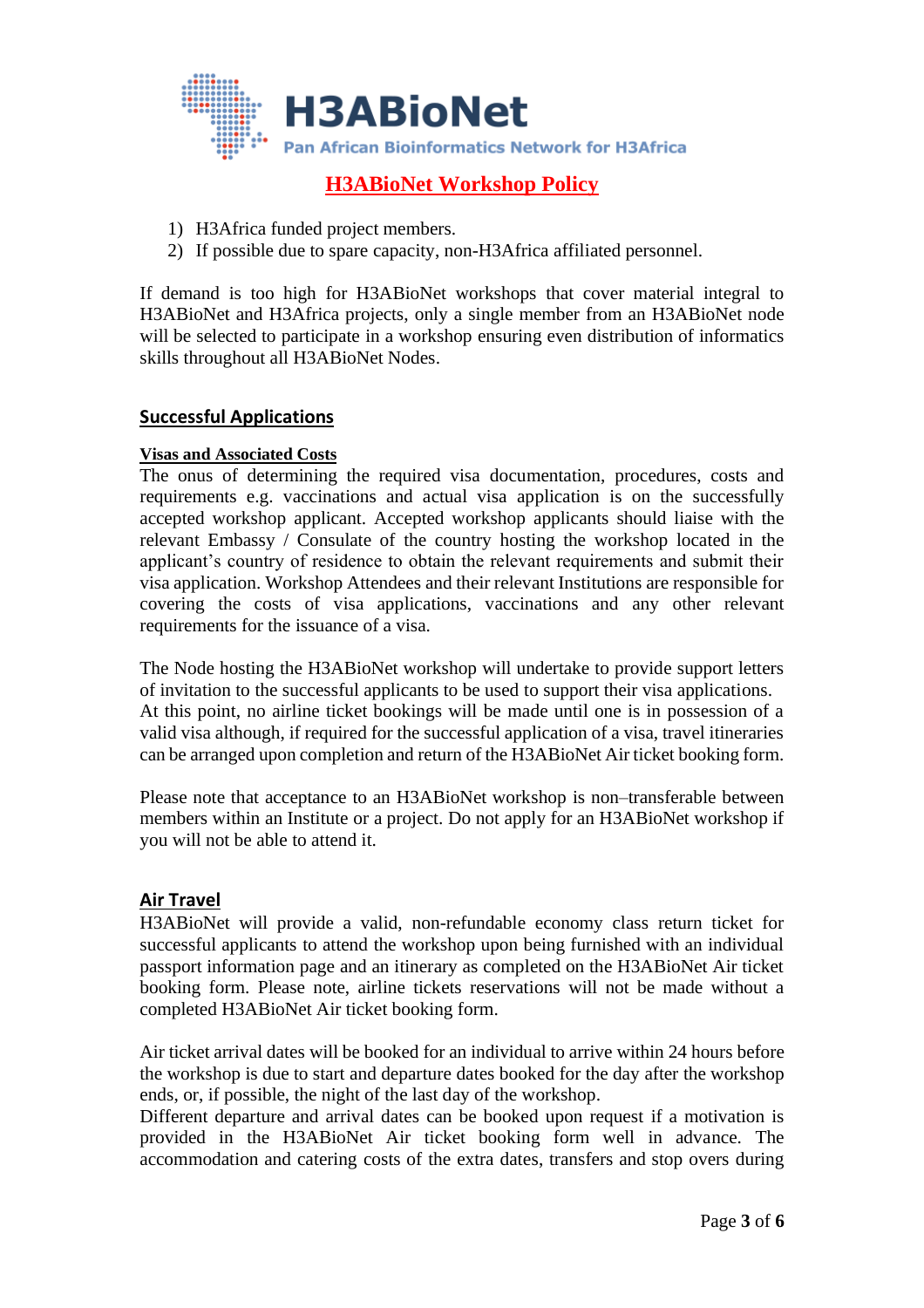

transit and any other incidentals will be borne by the applicant or the applicant's home Institutional policies and not by H3ABioNet.

In cases whereby one wishes to make an amendment to the original ticket dates as provided on the H3ABioNet Air ticket booking form, the cost of the amendment will be borne by the workshop applicant or the workshop applicant's Institution and facilitated by the travel agent used by the applicant's home Institution or in the private capacity of the applicant and not by H3ABioNet.

If there might be any issues that would hamper an individual's ability to participate in or attend a workshop, the onus is on that individual to rapidly inform the H3ABioNet workshop organizers and Head of their Institution so that remedial measures may be taken, such as delaying of flight bookings or changing of flight dates due to unavoidable circumstances.

If an individual is unable to make the H3ABioNet workshop due to conflicting engagements and has not provided sufficient notice for remedial action to be undertaken, then the cost of any subsequent amendments to the original Air Ticket dates booked shall be borne by the applicant or the applicant's home Institution barring any exceptional circumstances such as a medical emergency. In cases whereby the participant has not provided sufficient notice for remedial action to be taken and the Airline Ticket is not honored, that individual will be barred from future H3ABioNet workshops

#### <span id="page-3-0"></span>**Airport Transfers**

Transfers to and from the airport within the applicants' country of residence as well as in the country where the workshop is taking place shall be borne by the workshop attendee in line with their home Institutional policies and will not be covered by H3ABioNet unless stated in the letter of acceptance to attend the workshop.

Any costs for additional transfers, taxis etc. not related to or provided by the workshop organizers will be borne by the workshop attendee and not by H3ABioNet.

#### <span id="page-3-1"></span>**Accommodation**

Accommodation will be provided for workshop attendees starting the day / night before the workshop begins and will terminate the day after the workshop ends.

Costs for any additional nights for which accommodation will be required shall be borne by the attendants' home Institutional policies as these extra periods are not deemed to be workshop related. No cash stipends shall be provided to workshop attendees for accommodation or meals by H3ABioNet.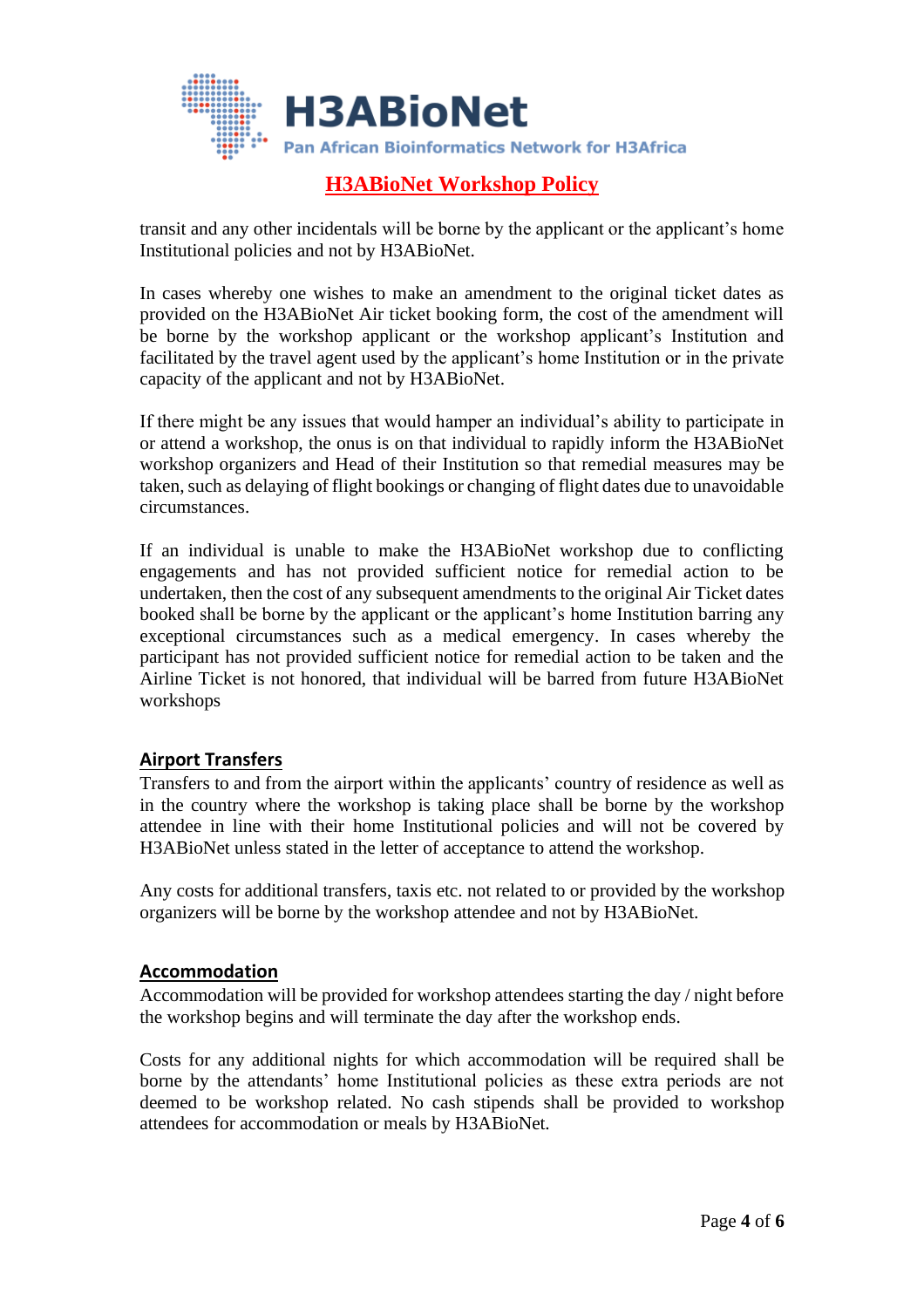

In situations whereby shared room bookings are made due to logistical reasons, the attendants are welcome to pay the difference themselves to obtain single, non-sharing accommodation.

#### <span id="page-4-0"></span>**Catering**

Workshop participants will be accommodated in venues that provide breakfast. Other meals will not be covered by H3ABioNet and workshop attendees are advised to make suitable arrangements with their home Institution to cover the costs of these meals and ideally arrive in the country hosting the workshop with some local currency to cover these expenses according to their home Institutional policies. H3ABioNet will not entertain any receipts / claims for re-imbursement of such costs.

H3ABioNet will not cover the costs of meals in cases where one is travelling straight after the workshop and not attending dinner or will travel during the evening the day after the workshop ends. In such instances the costs of those meals shall be borne by the workshop attendee according to their home Institutional policies.

#### <span id="page-4-1"></span>**Per Diems / Stipends**

H3ABioNet will **NOT** provide cash stipends or Per diems to any workshop attendee. If deemed necessary, workshop attendees must arrive with their own pre-determined budget and financing from either their home Institution according to their Institutional policies or from their personnel monies.

H3ABioNet workshops are being hosted and financed by H3ABioNet and not by the NIH. Hence, the NIH Per diems calculation is null and void for H3ABioNet workshops. Additionally, Per diems provided by the NIH are used to cover local transfers, accommodation and catering, all of which is provided for by H3ABioNet.

#### <span id="page-4-2"></span>**Workshop Attendance**

All accepted workshop participants are expected to attend all the workshop days, actively participate in and complete the pre-scribed readings and exercises set by the workshop lecturers and complete the end of course evaluation form.

Failure to do so will result in the non-granting of Certificates of Participation and in serious cases, the demand for costs incurred for the non-participation of an individual from that individual's home Institution as that workshop place could have been given to more deserving participants.

If there are any issues that would hamper an individual's ability to participate in or attend a workshop, the onus is on that individual to rapidly inform the H3ABioNet workshop organizers and Head of their Institution so that remedial measures may be taken such as delaying of flight bookings or changing of flight dates due to unavoidable circumstances.